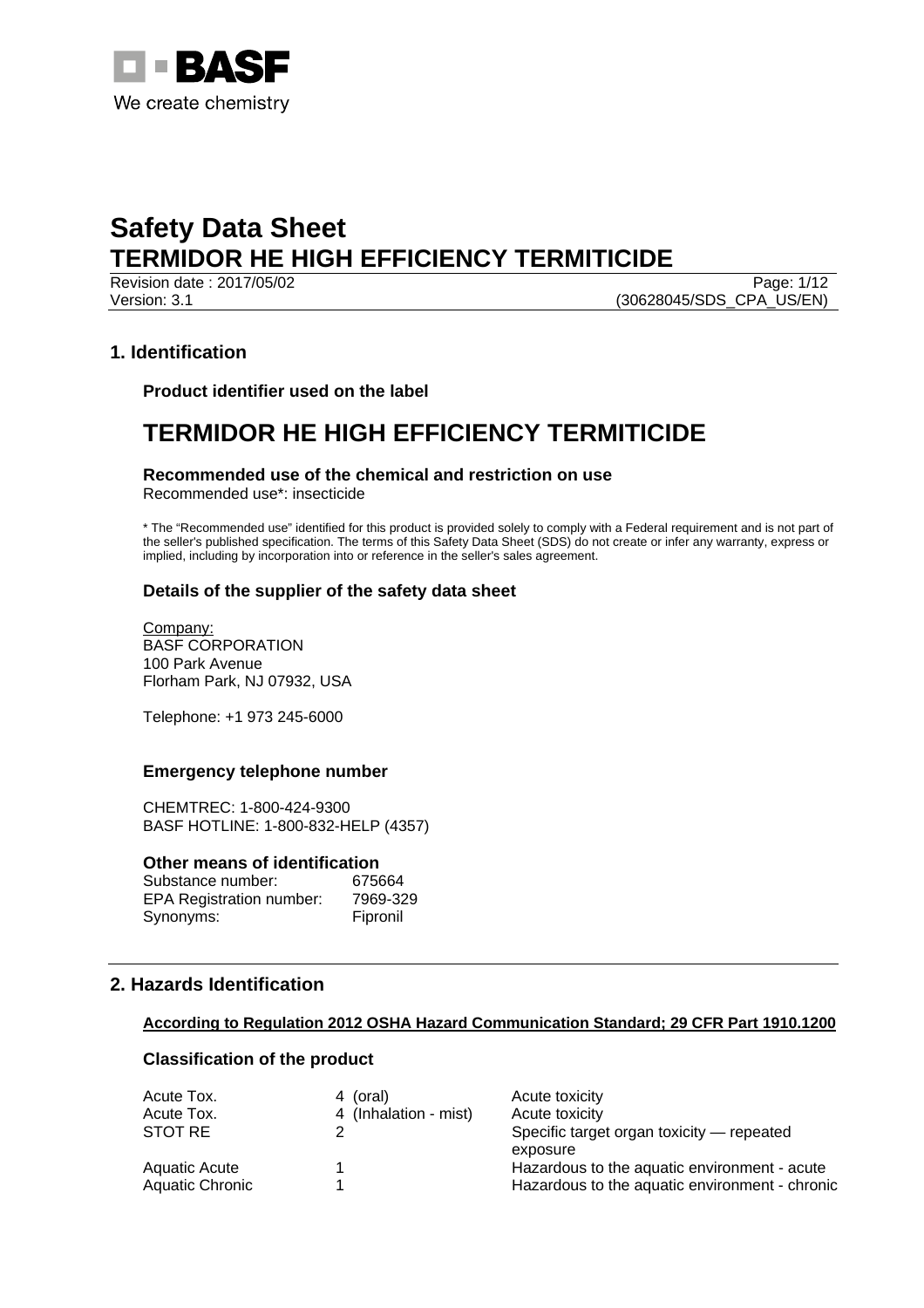Revision date : 2017/05/02 Page: 2/12

Version: 3.1 (30628045/SDS\_CPA\_US/EN)

## **Label elements**



Signal Word: Warning

| <b>Hazard Statement:</b>                      |                                                                               |
|-----------------------------------------------|-------------------------------------------------------------------------------|
| H332                                          | Harmful if inhaled.                                                           |
| H302                                          | Harmful if swallowed.                                                         |
| H373                                          | May cause damage to organs (Central nervous system) through                   |
|                                               | prolonged or repeated exposure.                                               |
| H400                                          | Very toxic to aquatic life.                                                   |
| H410                                          | Very toxic to aquatic life with long lasting effects.                         |
| <b>Precautionary Statements (Prevention):</b> |                                                                               |
| P271                                          | Use only outdoors or in a well-ventilated area.                               |
| P273                                          | Avoid release to the environment.                                             |
| P260                                          | Do not breathe dust/gas/mist/vapours.                                         |
| P270                                          | Do not eat, drink or smoke when using this product.                           |
| P264                                          | Wash with plenty of water and soap thoroughly after handling.                 |
| Precautionary Statements (Response):          |                                                                               |
| P311                                          | Call a POISON CENTER or doctor/physician.                                     |
| P304 + P340                                   | IF INHALED: Remove person to fresh air and keep comfortable for<br>breathing. |
| P301 + P330                                   | IF SWALLOWED: rinse mouth.                                                    |
| P391                                          | Collect spillage.                                                             |
| Precautionary Statements (Disposal):          |                                                                               |
| P501                                          | Dispose of contents/container to hazardous or special waste collection        |
|                                               | point.                                                                        |
|                                               |                                                                               |

## **Hazards not otherwise classified**

Labeling of special preparations (GHS):

The following percentage of the mixture consists of components(s) with unknown hazards regarding the acute toxicity: 7 % dermal

The following percentage of the mixture consists of components(s) with unknown hazards regarding the acute toxicity: 1 % oral

The following percentage of the mixture consists of components(s) with unknown hazards regarding the acute toxicity: 11 % Inhalation - vapour

The following percentage of the mixture consists of components(s) with unknown hazards regarding the acute toxicity: 11 % Inhalation - mist

May produce an allergic reaction. Contains: mixture of: 5-chloro-2-methyl-2H-isothiazol-3-one and 2 methyl-2H-isothiazol-3-one (3:1)

## **3. Composition / Information on Ingredients**

## **According to Regulation 2012 OSHA Hazard Communication Standard; 29 CFR Part 1910.1200**

| <b>CAS Number</b> | Weight % | <b>Chemical name</b> |
|-------------------|----------|----------------------|
| 120068-37-3       | 8.73 %   | Fipronil             |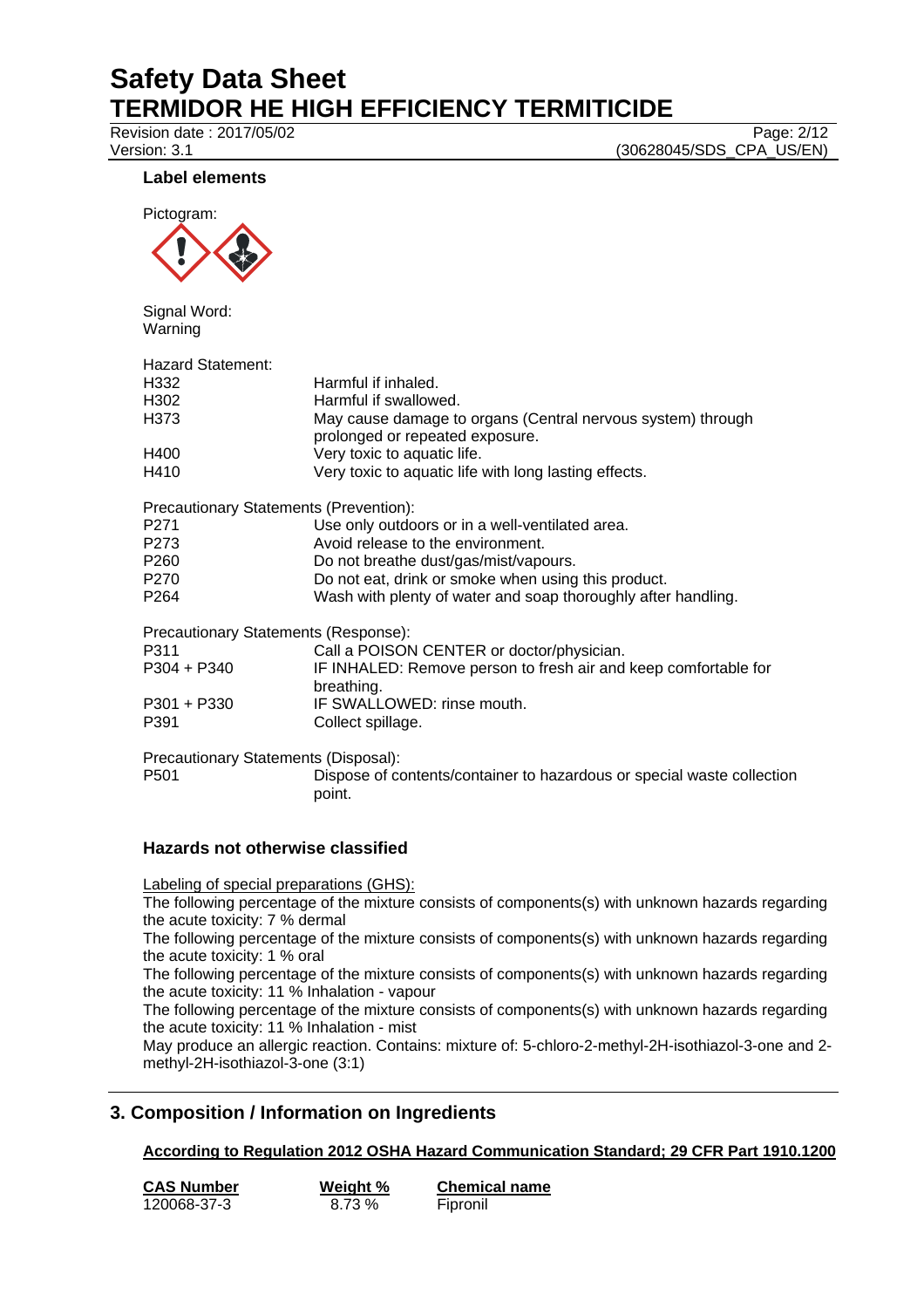Revision date : 2017/05/02 Page: 3/12

Version: 3.1 (30628045/SDS\_CPA\_US/EN)

## **4. First-Aid Measures**

#### **Description of first aid measures**

**General advice:**  Remove contaminated clothing.

#### **If inhaled:**

Keep patient calm, remove to fresh air, seek medical attention.

#### **If on skin:**

Wash thoroughly with soap and water.

#### **If in eyes:**

Wash affected eyes for at least 15 minutes under running water with eyelids held open.

#### **If swallowed:**

Immediately rinse mouth and then drink 200-300 ml of water, seek medical attention.

#### **Most important symptoms and effects, both acute and delayed**

Symptoms: The most important known symptoms and effects are described in the labelling (see section 2) and/or in section 11., Further important symptoms and effects are so far not known.

#### **Indication of any immediate medical attention and special treatment needed**

Note to physician

Treatment: Treat according to symptoms (decontamination, vital functions), no known specific antidote.

## **5. Fire-Fighting Measures**

#### **Extinguishing media**

Suitable extinguishing media: water spray, dry powder, foam, carbon dioxide

#### **Special hazards arising from the substance or mixture**

Hazards during fire-fighting: carbon monoxide, carbon dioxide, nitrogen oxides The substances/groups of substances mentioned can be released in case of fire.

#### **Advice for fire-fighters**

Protective equipment for fire-fighting: Wear self-contained breathing apparatus and chemical-protective clothing.

#### **Further information:**

Keep containers cool by spraying with water if exposed to fire. In case of fire and/or explosion do not breathe fumes. Collect contaminated extinguishing water separately, do not allow to reach sewage or effluent systems. Dispose of fire debris and contaminated extinguishing water in accordance with official regulations.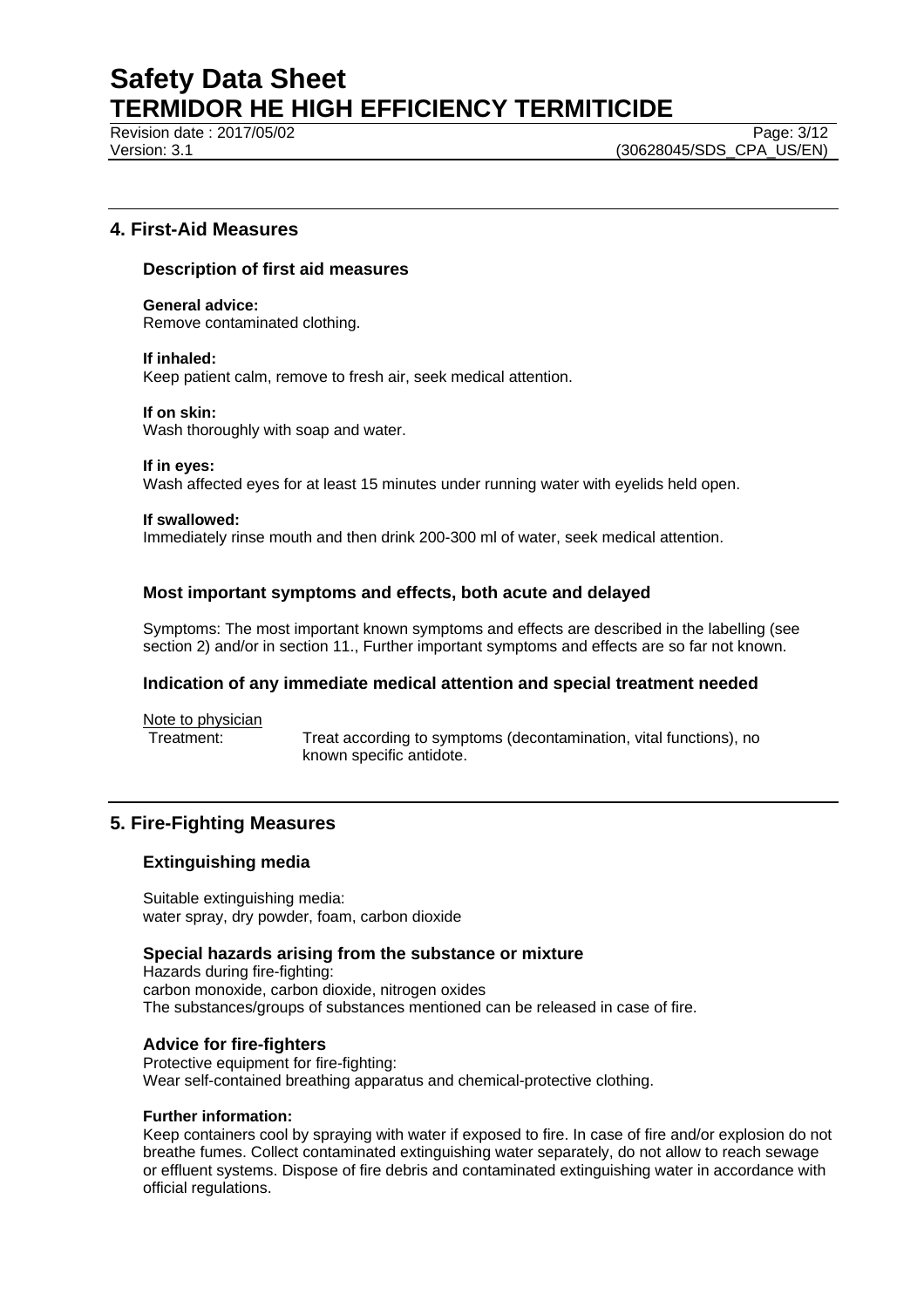Revision date : 2017/05/02 Page: 4/12

Version: 3.1 (30628045/SDS\_CPA\_US/EN)

## **6. Accidental release measures**

#### **Personal precautions, protective equipment and emergency procedures**

Do not breathe vapour/spray. Use personal protective clothing. Avoid contact with the skin, eyes and clothing.

#### **Environmental precautions**

Do not discharge into the subsoil/soil. Do not discharge into drains/surface waters/groundwater.

#### **Methods and material for containment and cleaning up**

For small amounts: Pick up with suitable absorbent material (e.g. sand, sawdust, general-purpose binder, kieselguhr).

For large amounts: Dike spillage. Pump off product.

Dispose of absorbed material in accordance with regulations. Collect waste in suitable containers, which can be labeled and sealed. Clean contaminated floors and objects thoroughly with water and detergents, observing environmental regulations. Wear suitable protective equipment.

## **7. Handling and Storage**

#### **Precautions for safe handling**

RECOMMENDATIONS ARE FOR MANUFACTURING, COMMERCIAL BLENDING, AND PACKAGING WORKERS. PESTICIDE APPLICATORS & WORKERS must refer to the Product Label and Directions for Use attached to the product for Agricultural Use Requirements in accordance with the EPA Worker Protection Standard 40 CFR part 170. Ensure adequate ventilation. Provide good ventilation of working area (local exhaust ventilation if necessary). Keep away from sources of ignition - No smoking. Keep container tightly sealed. Protect against heat. Protect contents from the effects of light. Protect from air. Handle and open container with care. Do not open until ready to use. Once container is opened, content should be used as soon as possible. Avoid aerosol formation. Provide means for controlling leaks and spills. Do not return residues to the storage containers. Follow label warnings even after container is emptied. The substance/ product may be handled only by appropriately trained personnel. Avoid all direct contact with the substance/product. Avoid contact with the skin, eyes and clothing. Avoid inhalation of dusts/mists/vapours. Wear suitable personal protective clothing and equipment.

Protection against fire and explosion:

No special precautions necessary. The substance/product is non-combustible. Product is not explosive.

#### **Conditions for safe storage, including any incompatibilities**

Segregate from foods and animal feeds.

Further information on storage conditions: Keep away from heat. Protect from direct sunlight.

#### **8. Exposure Controls/Personal Protection**

#### **Users of a pesticidal product should refer to the product label for personal protective equipment requirements.**

No occupational exposure limits known.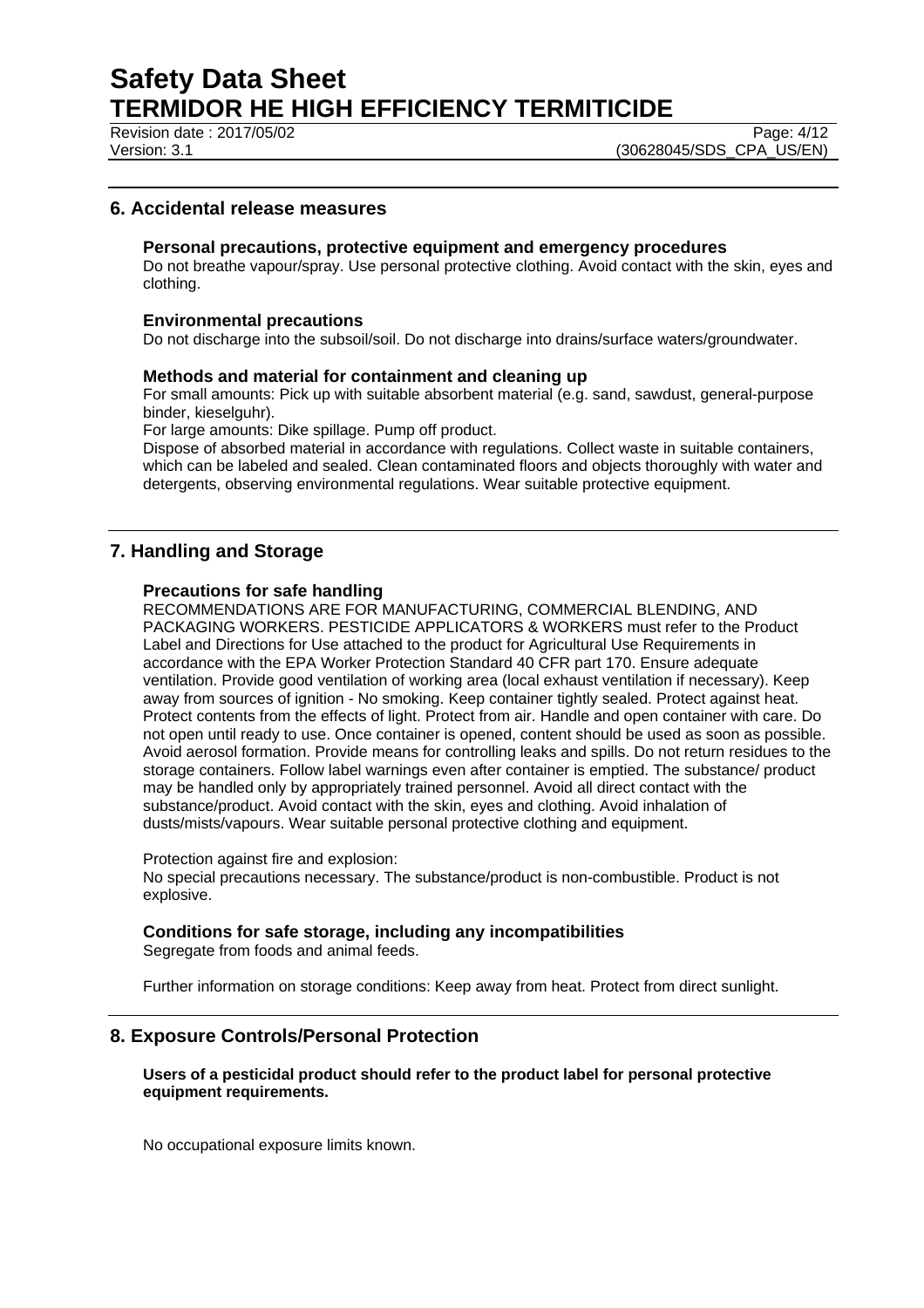Revision date : 2017/05/02 Page: 5/12

Version: 3.1 (30628045/SDS\_CPA\_US/EN)

#### **Advice on system design:**

Whenever possible, engineering controls should be used to minimize the need for personal protective equipment.

#### **Personal protective equipment**

#### **RECOMMENDATIONS FOR MANUFACTURING, COMMERCIAL BLENDING, AND PACKAGING WORKERS:**

#### **Respiratory protection:**

Wear respiratory protection if ventilation is inadequate. Wear a NIOSH-certified (or equivalent) TC23C Chemical/Mechanical type filter system to remove a combination of particles, gas and vapours. For situations where the airborne concentrations may exceed the level for which an air purifying respirator is effective, or where the levels are unknown or Immediately Dangerous to Life or Health (IDLH), use NIOSH-certified full facepiece pressure demand self-contained breathing apparatus (SCBA) or a full facepiece pressure demand supplied-air respirator (SAR) with escape provisions.

#### **Hand protection:**

Chemical resistant protective gloves, Protective glove selection must be based on the user's assessment of the workplace hazards.

#### **Eye protection:**

Safety glasses with side-shields. Tightly fitting safety goggles (chemical goggles). Wear face shield if splashing hazard exists.

#### **Body protection:**

Body protection must be chosen depending on activity and possible exposure, e.g. head protection, apron, protective boots, chemical-protection suit.

#### **General safety and hygiene measures:**

Wear long sleeved work shirt and long work pants in addition to other stated personal protective equipment. Work place should be equipped with a shower and an eye wash. Handle in accordance with good industrial hygiene and safety practice. Store work clothing separately. Keep away from food, drink and animal feeding stuffs.

## **9. Physical and Chemical Properties**

| Form:            | suspension                                  |
|------------------|---------------------------------------------|
| Odour:           | faint odour, fruity                         |
| Odour threshold: | Not determined since harmful by inhalation. |
| Colour:          | off-white                                   |
| pH value:        | approx. 4.5 - 6.5                           |
|                  | (20 °C)                                     |
| Melting point:   | approx. 0 °C                                |
|                  | Information applies to the solvent.         |
| Boiling point:   | approx. 100 °C                              |
|                  | Information applies to the solvent.         |
| Flash point:     | No flash point - Measurement made           |
|                  | up to the boiling point.                    |
| Flammability:    | not applicable                              |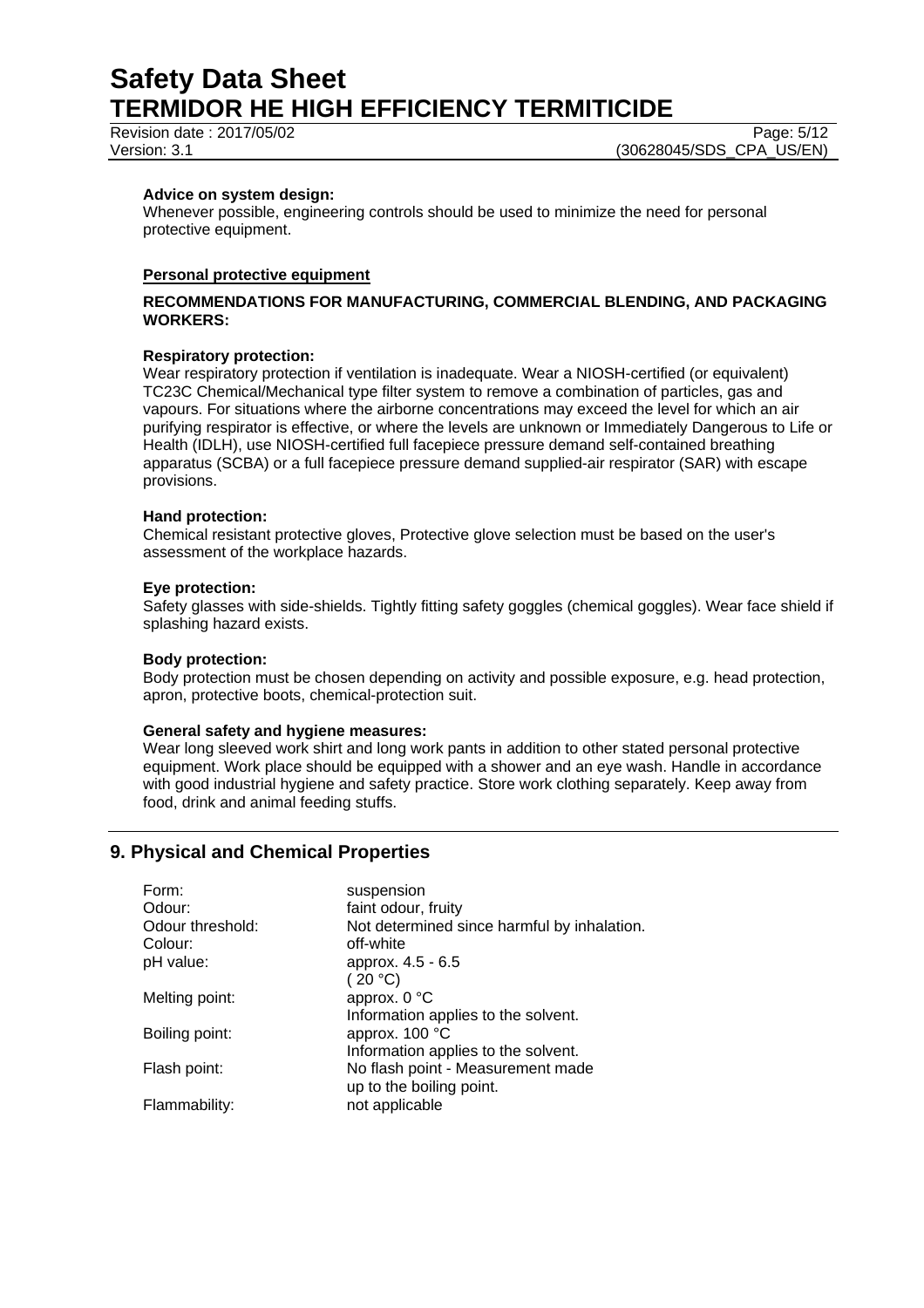# **Safety Data Sheet TERMIDOR HE HIGH EFFICIENCY TERMITICIDE**<br>Revision date : 2017/05/02

| Revision date: 2017/05/02<br>Version: 3.1               |                                                                                                                                                                                                                       | Page: 6/12<br>(30628045/SDS_CPA_US/EN) |
|---------------------------------------------------------|-----------------------------------------------------------------------------------------------------------------------------------------------------------------------------------------------------------------------|----------------------------------------|
| Lower explosion limit:                                  | As a result of our experience with this<br>product and our knowledge of its<br>composition we do not expect any<br>hazard as long as the product is used<br>appropriately and in accordance with<br>the intended use. |                                        |
| Upper explosion limit:                                  | As a result of our experience with this<br>product and our knowledge of its<br>composition we do not expect any<br>hazard as long as the product is used<br>appropriately and in accordance with<br>the intended use. |                                        |
| Autoignition:                                           | 435 °C                                                                                                                                                                                                                |                                        |
| Vapour pressure:                                        | approx. 23.4 hPa<br>(20 °C)<br>Information applies to the solvent.                                                                                                                                                    |                                        |
| Density:                                                | approx. 1.1 g/cm3<br>(20 °C)                                                                                                                                                                                          |                                        |
| Vapour density:                                         | not applicable                                                                                                                                                                                                        |                                        |
| Partitioning coefficient n-<br>octanol/water (log Pow): | not applicable                                                                                                                                                                                                        |                                        |
| Thermal decomposition:                                  | 190 °C, 720 kJ/kg (DSC (OECD 113))<br>(onset temperature) Not a substance liable to self-<br>decomposition according to UN transport regulations, class 4.1.                                                          |                                        |
| Viscosity, dynamic:                                     | approx. 241 mPa.s<br>(20 °C)                                                                                                                                                                                          |                                        |
| Solubility in water:                                    | dispersible                                                                                                                                                                                                           |                                        |
| Evaporation rate:                                       | not applicable                                                                                                                                                                                                        |                                        |
| Other Information:                                      | If necessary, information on other physical and chemical<br>parameters is indicated in this section.                                                                                                                  |                                        |

## **10. Stability and Reactivity**

#### **Reactivity**

No hazardous reactions if stored and handled as prescribed/indicated.

Oxidizing properties: not fire-propagating

## **Chemical stability**

The product is stable if stored and handled as prescribed/indicated.

#### **Possibility of hazardous reactions**

No hazardous reactions if stored and handled as prescribed/indicated.

## **Conditions to avoid**

See MSDS section 7 - Handling and storage.

#### **Incompatible materials**

strong acids, strong bases, strong oxidizing agents

## **Hazardous decomposition products**

Decomposition products:

Hazardous decomposition products: No hazardous decomposition products if stored and handled as prescribed/indicated.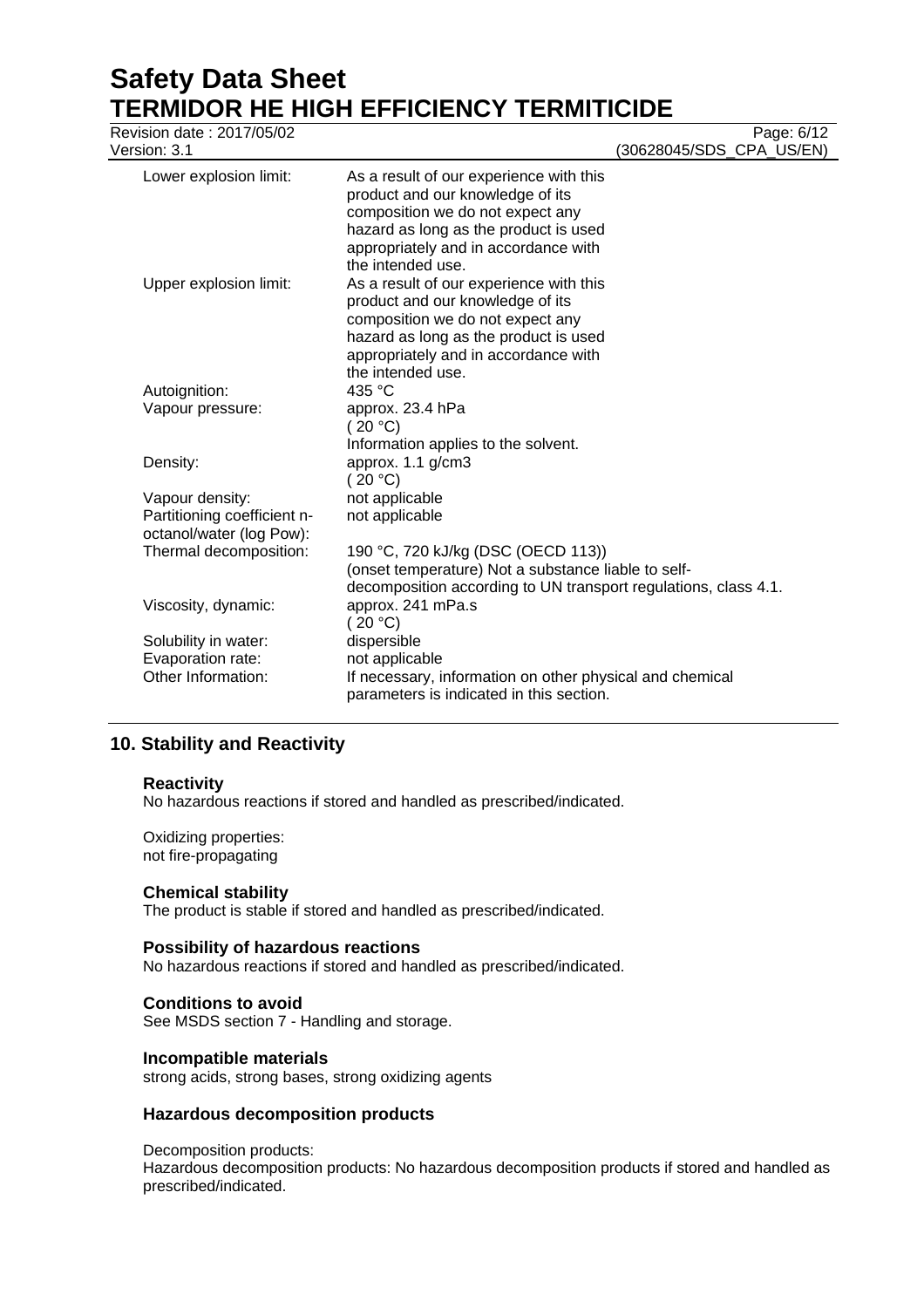Revision date : 2017/05/02 Page: 7/12

Version: 3.1 (30628045/SDS\_CPA\_US/EN)

Thermal decomposition: 190 °C, 2.5 K/min (DSC (OECD 113)) (onset temperature) Not a substance liable to self-decomposition according to UN transport regulations, class 4.1.

## **11. Toxicological information**

## **Primary routes of exposure**

Routes of entry for solids and liquids are ingestion and inhalation, but may include eye or skin contact. Routes of entry for gases include inhalation and eye contact. Skin contact may be a route of entry for liquefied gases.

## **Acute Toxicity/Effects**

Acute toxicity

Assessment of acute toxicity: Of moderate toxicity after single ingestion. Of moderate toxicity after short-term inhalation. Virtually nontoxic after a single skin contact. The product has not been tested. The statement has been derived from substances/products of a similar structure or composition.

Oral

Type of value: LD50 Species: rat Value: > 500 - < 2,000 mg/kg

Inhalation Type of value: LC50 Species: rat (male) Value: > 2.73 mg/l Exposure time: 4 h An aerosol with respirable particles was tested.

Dermal Type of value: LD50 Species: rat (male/female) Value: > 2,000 mg/kg No mortality was observed.

Assessment other acute effects Assessment of STOT single:

Based on the available information there is no specific target organ toxicity to be expected after a single exposure.

The product has not been tested. The statement has been derived from the properties of the individual components.

## Irritation / corrosion

Assessment of irritating effects: Not irritating to the skin. Not irritating to the eyes. The product has not been tested. The statement has been derived from substances/products of a similar structure or composition.

**Skin** Species: rabbit Result: non-irritant

Eye Species: rabbit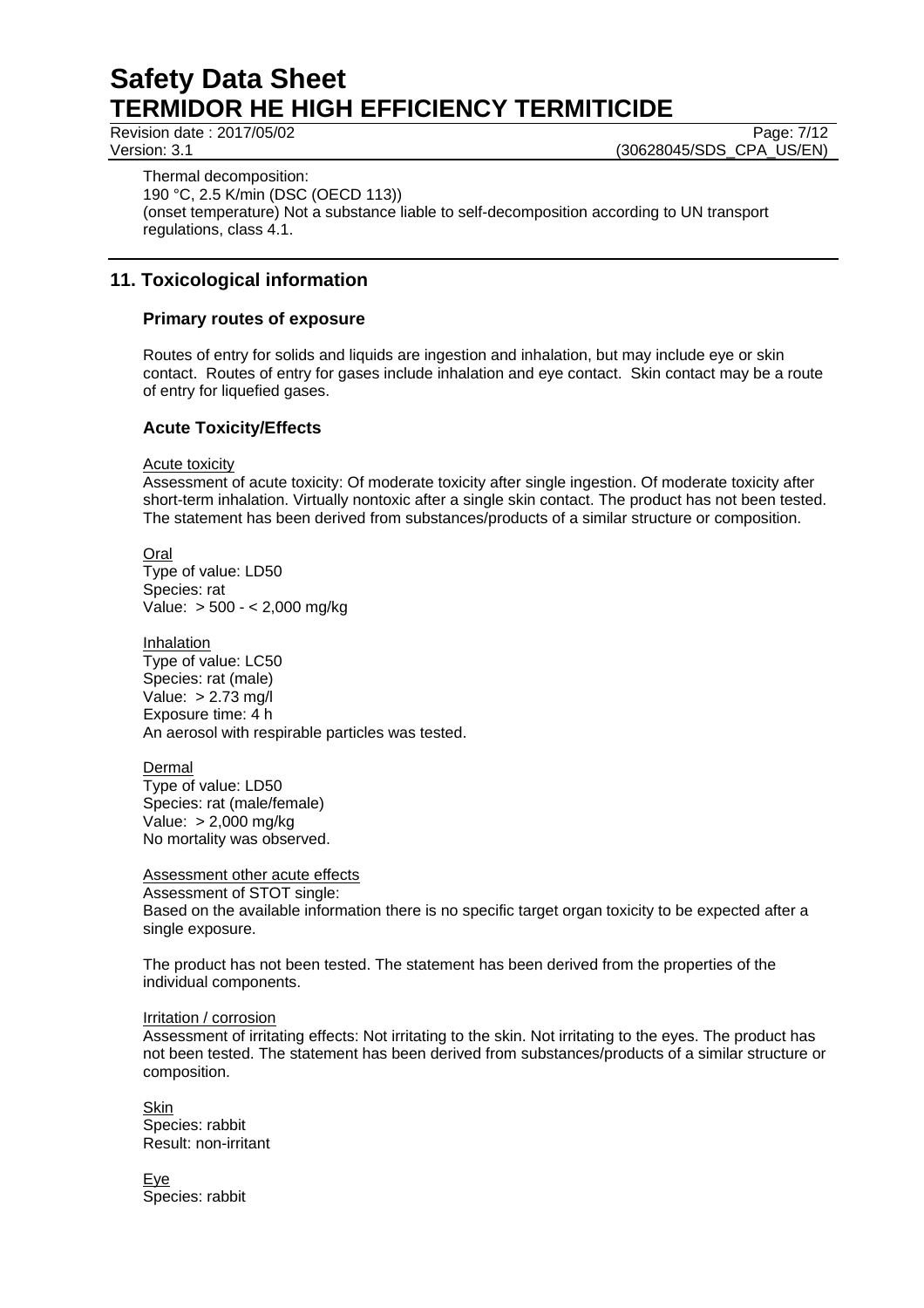Revision date : 2017/05/02 Page: 8/12

Version: 3.1 (30628045/SDS\_CPA\_US/EN)

#### Result: non-irritant

#### **Sensitization**

Assessment of sensitization: The product has not been tested. The statement has been derived from substances/products of a similar structure or composition. There is no evidence of a skin-sensitizing potential.

Mouse Local Lymph Node Assay (LLNA) Species: mouse Result: Skin sensitizing effects were not observed in animal studies.

#### **Chronic Toxicity/Effects**

#### Repeated dose toxicity

Assessment of repeated dose toxicity: The product has not been tested. The statement has been derived from the properties of the individual components.

#### *Information on: Fipronil*

*Assessment of repeated dose toxicity: Causes mortality and signs of neurotoxicity through prolonged or repeated exposure.* 

*Information on: mixture of: 5-chloro-2-methyl-2H-isothiazol-3-one and 2-methyl-2H-isothiazol-3-one (3:1)* 

*Assessment of repeated dose toxicity: No adverse effects were observed after repeated exposure in animal studies. After repeated exposure the prominent effect is local irritation.*  ----------------------------------

#### Genetic toxicity

Assessment of mutagenicity: The product has not been tested. The statement has been derived from the properties of the individual components. Mutagenicity tests revealed no genotoxic potential.

#### **Carcinogenicity**

Assessment of carcinogenicity: The product has not been tested. The statement has been derived from the properties of the individual components.

#### *Information on: Fipronil*

*Assessment of carcinogenicity: In long-term studies in rats the substance induced thyroid tumors. The effect is caused by an animal specific mechanism that has no human counter part. In long-term studies in mice in which the substance was given by feed, a carcinogenic effect was not observed.*  ----------------------------------

#### Reproductive toxicity

Assessment of reproduction toxicity: The product has not been tested. The statement has been derived from the properties of the individual components. The results of animal studies gave no indication of a fertility impairing effect.

#### **Teratogenicity**

Assessment of teratogenicity: The product has not been tested. The statement has been derived from the properties of the individual components. Animal studies gave no indication of a developmental toxic effect at doses that were not toxic to the parental animals.

#### **Other Information**

Misuse can be harmful to health.

#### **Symptoms of Exposure**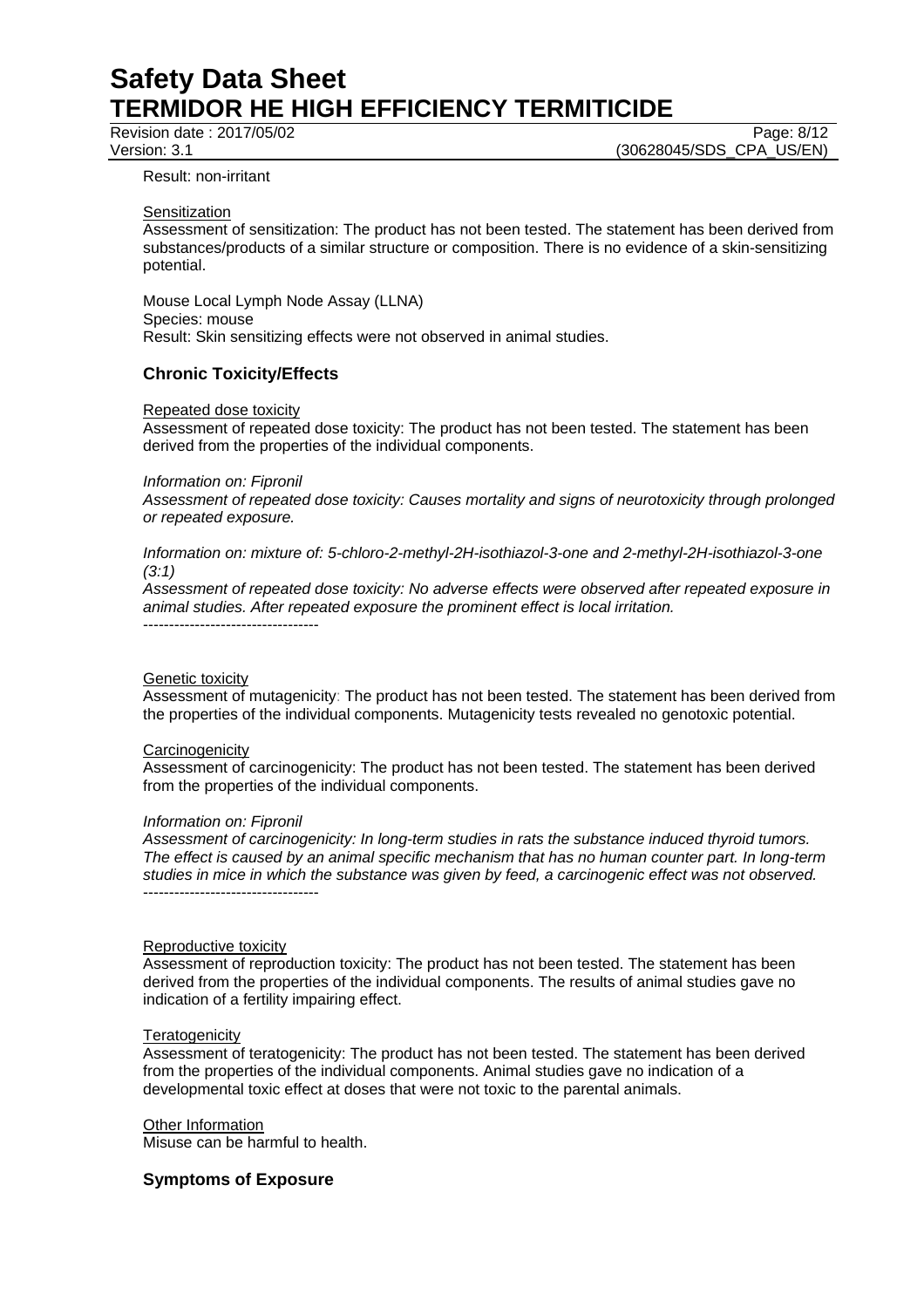Revision date : 2017/05/02 Page: 9/12

Version: 3.1 (30628045/SDS\_CPA\_US/EN)

The most important known symptoms and effects are described in the labelling (see section 2) and/or in section 11., Further important symptoms and effects are so far not known.

## **12. Ecological Information**

## **Toxicity**

Aquatic toxicity Assessment of aquatic toxicity: Very toxic to aquatic life with long lasting effects. The product has not been tested. The statement has been derived from the properties of the individual components.

#### Toxicity to fish

*Information on: Fipronil LC50 (96 h) 0.0852 mg/l, Lepomis macrochirus*  ----------------------------------

#### Aquatic invertebrates

*Information on: Fipronil EC50 (48 h) 0.19 mg/l, Daphnia magna LC50 (10 d) 0.00043 mg/l, aquatic arthropod*  ----------------------------------

#### Aquatic plants

*Information on: Fipronil EC50 (96 h) 0.068 mg/l (biomass), Scenedesmus subspicatus*  ----------------------------------

## **Persistence and degradability**

Assessment biodegradation and elimination (H2O) The product has not been tested. The statement has been derived from the properties of the individual components.

Assessment biodegradation and elimination (H2O)

*Information on: Fipronil* 

*Not readily biodegradable (by OECD criteria).* 

----------------------------------

## **Bioaccumulative potential**

Assessment bioaccumulation potential The product has not been tested. The statement has been derived from the properties of the individual components.

Bioaccumulation potential

*Information on: Fipronil* 

*Bioconcentration factor: 321, Lepomis macrochirus*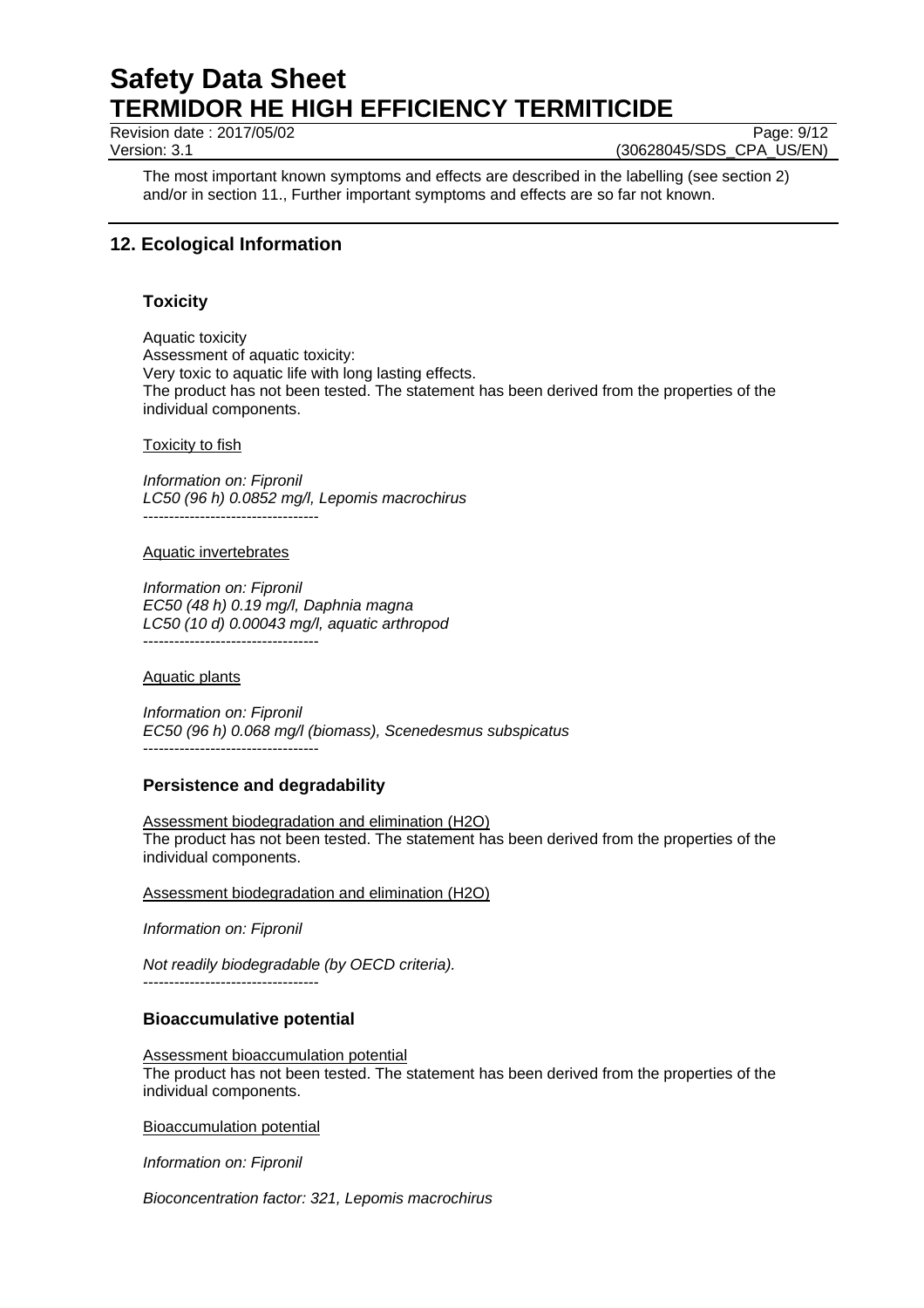Revision date : 2017/05/02 Page: 10/12

Version: 3.1 (30628045/SDS\_CPA\_US/EN)

*Accumulation in organisms is not to be expected.*  ----------------------------------

## **Mobility in soil**

Assessment transport between environmental compartments The product has not been tested. The statement has been derived from the properties of the individual components.

*Information on: Fipronil* 

*Following exposure to soil, adsorption to solid soil particles is probable, therefore contamination of groundwater is not expected.*

----------------------------------

## **Additional information**

Other ecotoxicological advice: Do not discharge product into the environment without control.

## **13. Disposal considerations**

#### **Waste disposal of substance:**

Pesticide wastes are regulated. Improper disposal of excess pesticide, spray mix or rinsate is a violation of federal law. If pesticide wastes cannot be disposed of according to label instructions, contact the State Pesticide or Environmental Control Agency or the Hazardous Waste representative at the nearest EPA Regional Office for guidance.

#### **Container disposal:**

Rinse thoroughly at least three times (triple rinse) in accordance with EPA recommendations. Consult state or local disposal authorities for approved alternative procedures such as container recycling. Recommend crushing, puncturing or other means to prevent unauthorized use of used containers.

## **14. Transport Information**

| <b>Land transport</b><br><b>USDOT</b>                                                                        |                                                                                                                                 |
|--------------------------------------------------------------------------------------------------------------|---------------------------------------------------------------------------------------------------------------------------------|
|                                                                                                              | Not classified as a dangerous good under transport regulations                                                                  |
| Sea transport<br><b>IMDG</b>                                                                                 |                                                                                                                                 |
| Hazard class:<br>Packing group:<br>ID number:<br>Hazard label:<br>Marine pollutant:<br>Proper shipping name: | 9<br>Ш<br><b>UN 3082</b><br>9. EHSM<br><b>YES</b><br>ENVIRONMENTALLY HAZARDOUS SUBSTANCE, LIQUID,<br>N.O.S. (contains FIPRONIL) |

#### **Air transport**  IATA/ICAO

| Hazard class:  | 9 |
|----------------|---|
| Packing group: | Ш |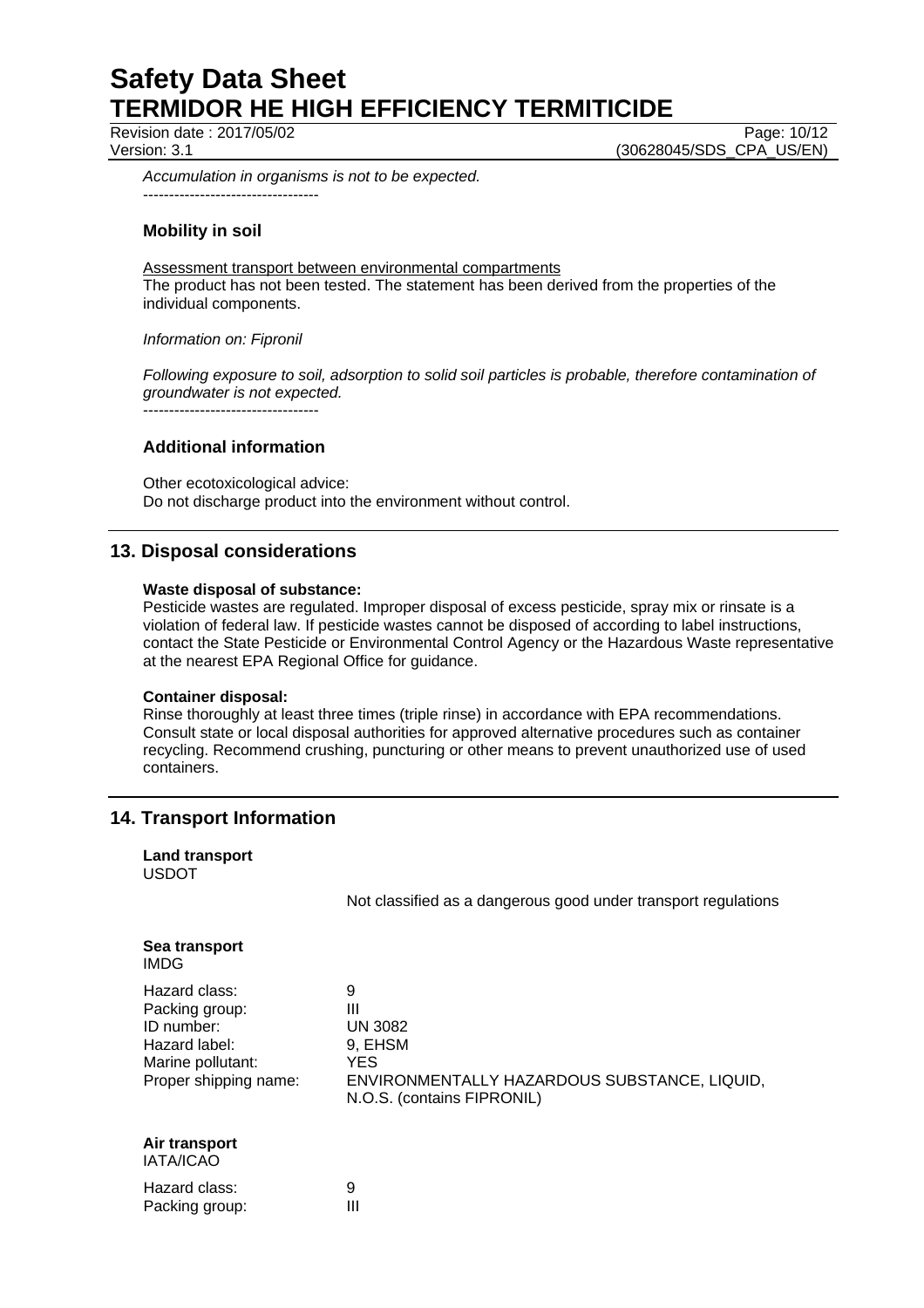Revision date : 2017/05/02 Page: 11/12

Version: 3.1 (30628045/SDS\_CPA\_US/EN)

ID number: UN 3082 Hazard label: 9, EHSM Proper shipping name: ENVIRONMENTALLY HAZARDOUS SUBSTANCE, LIQUID,

N.O.S. (contains FIPRONIL)

### **Further information**

This product may be classified as limited quantity in selected package sizes.

## **15. Regulatory Information**

#### **Federal Regulations**

**Registration status:** 

| Crop Protection | TSCA, US released / exempt    |
|-----------------|-------------------------------|
| Chemical        | TSCA, US blocked / not listed |

## **EPCRA 311/312 (Hazard categories):** Chronic;

## **State regulations**

| <b>State RTK</b> | <b>CAS Number</b> | <b>Chemical name</b> |
|------------------|-------------------|----------------------|
| PA               | $57 - 55 - 6$     | Propylene glycol     |
| NJ               | $57 - 55 - 6$     | Propylene glycol     |

## **CA Prop. 65:**

A risk assessment indicates CA Proposition 65 Safe Harbor criteria are not exceeded when the product is used for agricultural or residential purposes.

## **Labeling requirements under FIFRA**

This chemical is a pesticide product registered by the Environmental Protection Agency and is subject to certain labeling requirements under federal pesticide law. These requirements differ from the classification criteria and hazard information required for safety data sheets, and workplace labels of non-pesticide chemicals. Following is the hazard information as required on the pesticide label.

CAUTION: KEEP OUT OF REACH OF CHILDREN. HARMFUL IF SWALLOWED. HARMFUL IF INHALED. HARMFUL IF ABSORBED THROUGH SKIN. Do not get in eyes, on skin, or on clothing. Do not breathe vapours/mists.

## **16. Other Information**

## **SDS Prepared by:**

BASF NA Product Regulations SDS Prepared on: 2017/05/02